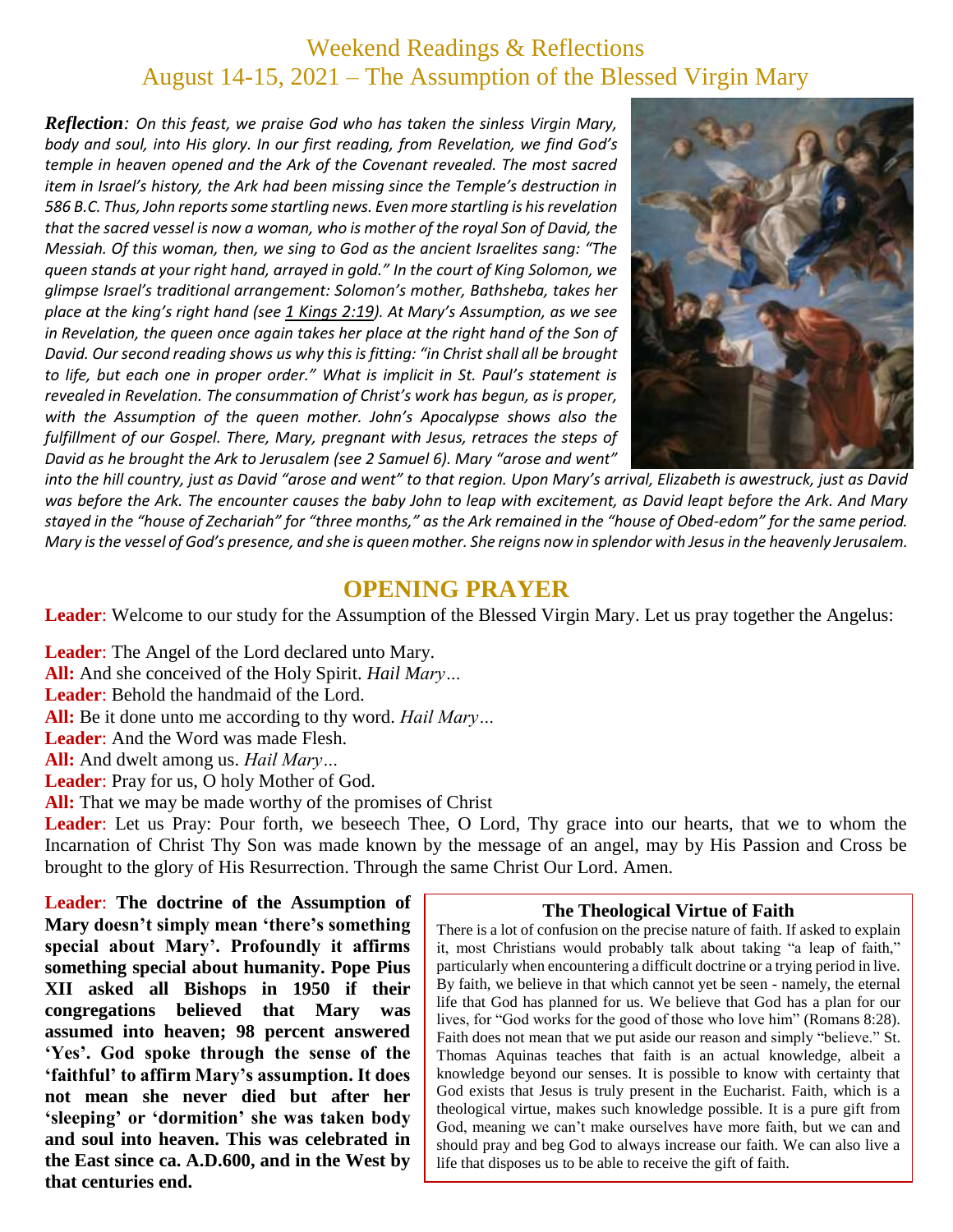#### **FIRST READING** ~ Revelation 11:19, 12:1-6, 10 ~

God's temple in heaven was opened, and the ark of his covenant could be seen in the temple. A great sign appeared in the sky, a woman clothed with the sun, with the moon under her feet, and on her head a crown of twelve stars. She was with child and wailed aloud in pain as she labored to give birth. Then another sign appeared in the sky; it was a huge red dragon, with seven heads and ten horns, and on its heads were seven diadems. Its tail swept away a third of the stars in the sky and hurled them down to the earth.

Then the dragon stood before the woman about to give birth, to devour her child when she gave birth. She gave birth to a son, a male child, destined to rule all the nations with an iron rod. Her child was caught up to God and his throne. The woman herself fled into the desert where she had a place prepared by God. Then I heard a loud voice in

heaven say: "Now have salvation and power come, and the Kingdom of our God and the authority of his Anointed One."

**Is there anything that stands out to you in this reading?**

**Early Church fathers called Mary the 'Ark of the Covenant' seen in the first reading in heaven, even as she once held the fullness of God in her womb and in her arms on earth. The reading also depicts the figure of ʻIsrael' - God's People – His Bride - His Church and Mary as a 'type' or figure for the church and each Christian who births Christ in their life. The Church births disciples in conflict with the dragon who has many faces. The Roman Empire sought to crush Christianity, Jewish leaders persecuted the new Christian sect.**

 **Reading the passage with this background what strikes you? What face of the dragon tries to ʻdevour' your discipleship? How has salvation and the power of the Kingdom of God impacted your life?**

### **SECOND READING** ~ 1 Corinthians 15:20-27 ~

Brothers and sisters: Christ has been raised from the dead, the first-fruits of those who have fallen asleep. For since death came through man, the resurrection of the dead came also

through man. For just as in Adam all die, so too in Christ shall all be brought to life, but each one in proper order: Christ the first fruits; then, at his coming, those who belong to Christ; then comes the end, when he hands over the Kingdom to his God and Father, when he has destroyed every sovereignty and every authority and power. For he must reign until he has put all his enemies under his feet. The last enemy to be destroyed is death, for "he subjected everything under his feet."

**On Special Solemnities the selection of readings seeks to teach deep truths of faith. St Paul writes of the first-fruits, the first offering back to God. Jesus rises first... and then each one in proper order those who belong to Christ. Just as Jesus saves us and cleanses us from original sin through Baptism, He saved Mary and cleansed her from sin from the moment of her conception. As an all-holy vessel she could bear Christ and give him the fullness of humanity. As she knew no corruption of sin in her earthly life, her body was not subject to corruption in the grave and Christ was able to bear her up to be with Him in Heaven. "The last enemy to be destroyed is death".** 

 **What is your response to Mary being ʻtaken up' as a first-fruit of Christ's salvation? What hope does it enliven in you? What does the Assumption of Mary mean personally?**

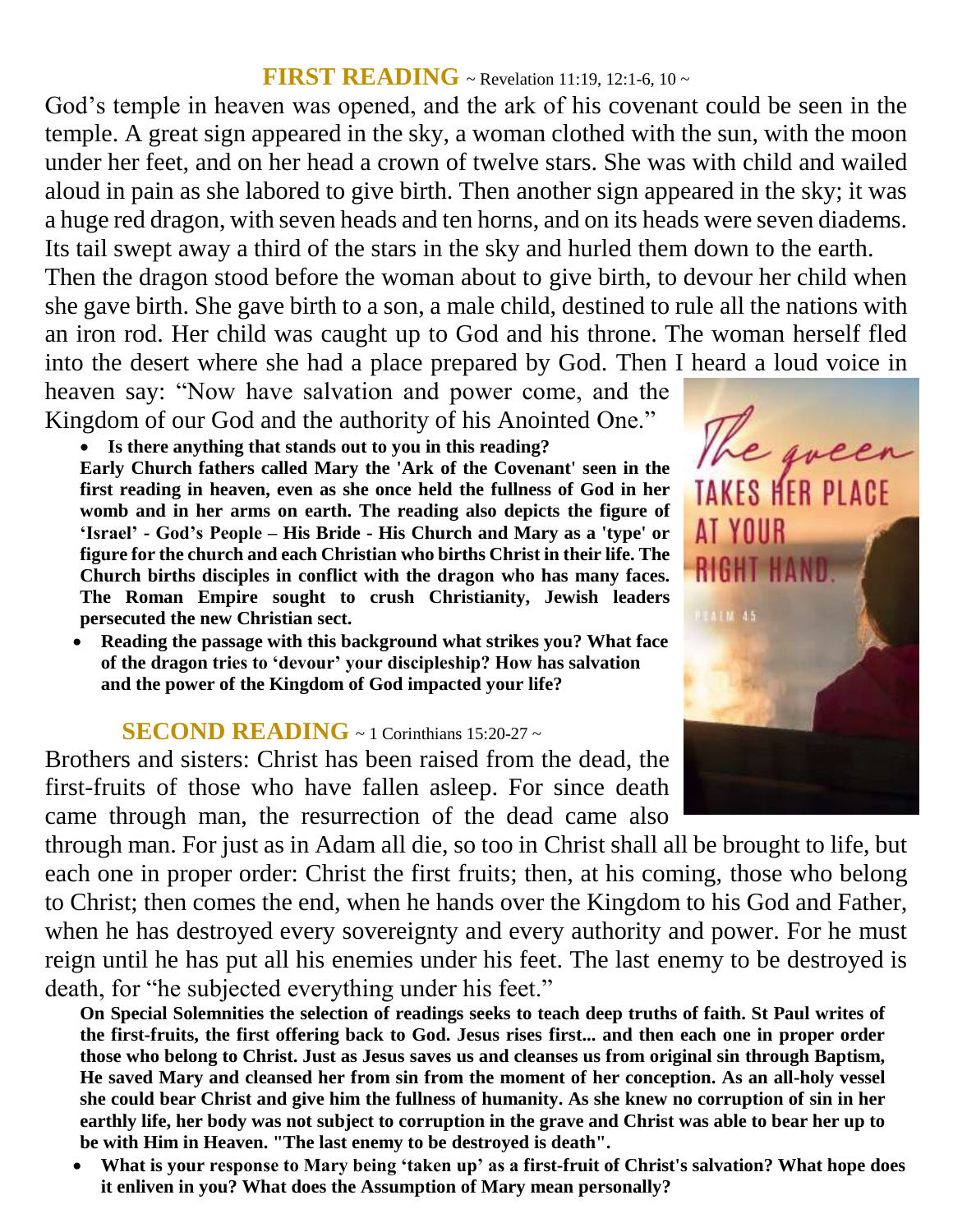#### **GOSPEL** ~ Luke 1:39-56 ~

Mary set out and traveled to the hill country in haste to a town of Judah, where she entered the house of Zechariah and greeted Elizabeth. When Elizabeth heard Mary's greeting, the infant leaped in her womb, and Elizabeth, filled with the Holy Spirit, cried out in a loud voice and said, "Blessed are you among women, and blessed is the fruit of your womb. And how does this happen to me, that the mother of my Lord should come to me? For at the moment the sound of your greeting reached my ears, the infant in my womb leaped for joy. Blessed are you who believed that what was spoken to you by the Lord would be fulfilled." And Mary said: "My soul proclaims the greatness of the Lord; my spirit rejoices in God my Savior for he has looked with favor on his lowly servant. From this day all generations will call me blessed: the Almighty has done great things for me and holy is his Name. He has mercy on those who fear him in every generation. He has shown the strength of his arm, and has scattered the proud in their conceit. He has cast down the mighty from their thrones, and has lifted up the lowly. He has filled the hungry with good things, and the rich he has sent away empty. He has come to the help of his servant Israel for he has remembered his promise of mercy, the promise he made to our fathers, to Abraham and his children forever." Mary remained with her about three months and then returned to her home.

**The historical site of the Visitation is in the small village on the outskirts of Jerusalem called ʻEin Karem'. In the Church of the Visitation there are large bronze figures of Mary and Elizabeth, their pregnancy bumps almost touching as they greet each other. A conversation happens between them, but also between John and Jesus. The First Testament meets the New Testament. Zechariah, the high priestly family, the Jewish priesthood, meets the new Priesthood of Christ. God's promises are fulfilled. The long waiting of the Old Testament is now turned to leaping for joy. The Ark of the Covenant, which King David leaped for joy before (2 Sam 6,5), is now fulfilled with John leaping for Joy before Mary, bearing Christ and the new covenant'. In the baby, and the disciple John, we see our own encounter with Christ 'hidden' in the Eucharist, and in our encounters with others.**

**What image strikes you the most? What could it teach you for your life?**

**Mary's Magnificat is a radical prophetic victory cry, a promise of the reversal of fortunes for all who are saved. Mary is from a humble rural town, yet sings of 'great things done for me'. In Christ the world is irrevocably transformed. In this prophetic prayer we hear the mission that Jesus is to accomplish.** 

**What does lifting the lowly, casting down the mighty and the 'promise' mean for you?**